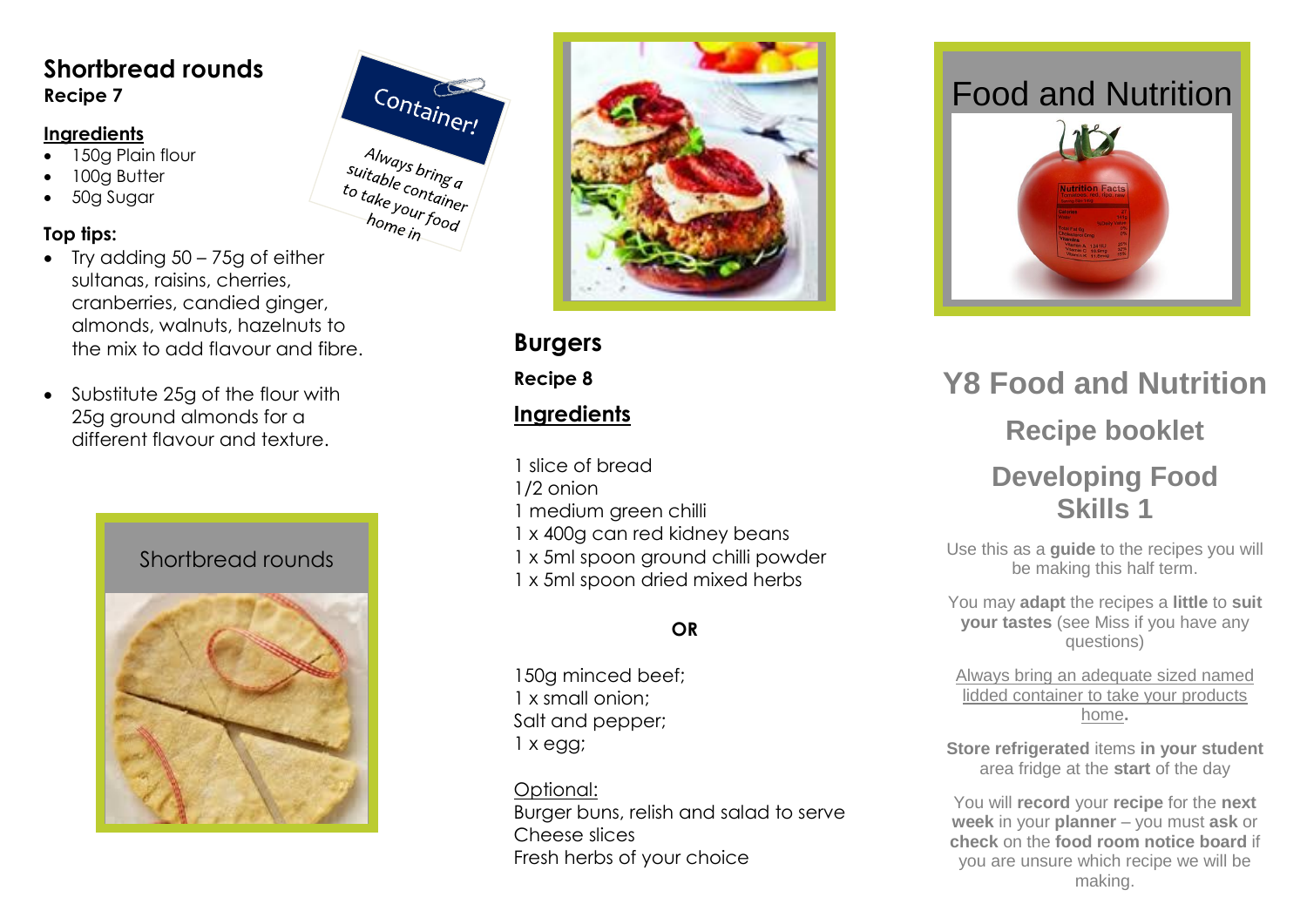# **Recipes**

#### **Bolognaise Ingredients: Recipe 4**

- 1small/medium onion
- 1 clove of garlic
- 1 carrot
- 1 celery stick (optional)
- 250g **minced beef or** veggie mince **or** tinned beans / lentils **(do not use dry beans or lentils)**
- 400g can chopped tomatoes
- 1 tablespoon tomato puree
- 1 tsp. spoon mixed herbs\*





# **Chilli Ingredients:**

- 250g **minced beef** or veggie mince
- 1 can kidney beans (drained)
- 1 can chopped tomatoes
- 1 medium/large onion
- ½ tsp. chilli powder/flakes etc.\*
- 1 tsp. sugar\*
- 1 beef or vegetable OXO cube
- 1 Tablespoon tomato paste/puree



# **Vegetable Biryani**

#### **Ingredients**  75g Basmati rice **And your choice**  Pick three between 3-5 vegetables from below

1 small onion 1handful cauliflower florets 1 handful broccoli florets 1 small carrot 1/2 sweet pepper 25g peas 25g sweetcorn (tinned or frozen) 1 stick celery 1 small courgette 50g mushrooms

1/2 tbsp vegetable oil - from school 1/2 vegetable stock cube - 2tsp curry paste **You will need an oven proof dish**. chilli 2tsp curry paste chicken for tofu or Quorn.



## **Thai Green Chicken Curry Recipe 6**

#### **Ingredients**

- 3 Spring Onions
- 1 Clove Garlic
- 80g garden Peas
- 1 Small Chicken Breast
- 2 x 15ml spoons Thai Curry

Paste

200ml Coconut Milk

½ Lime

- Small bunch of Coriander
- Optional:
- Why not add chili if you like it
- spicy, or substituting your
-